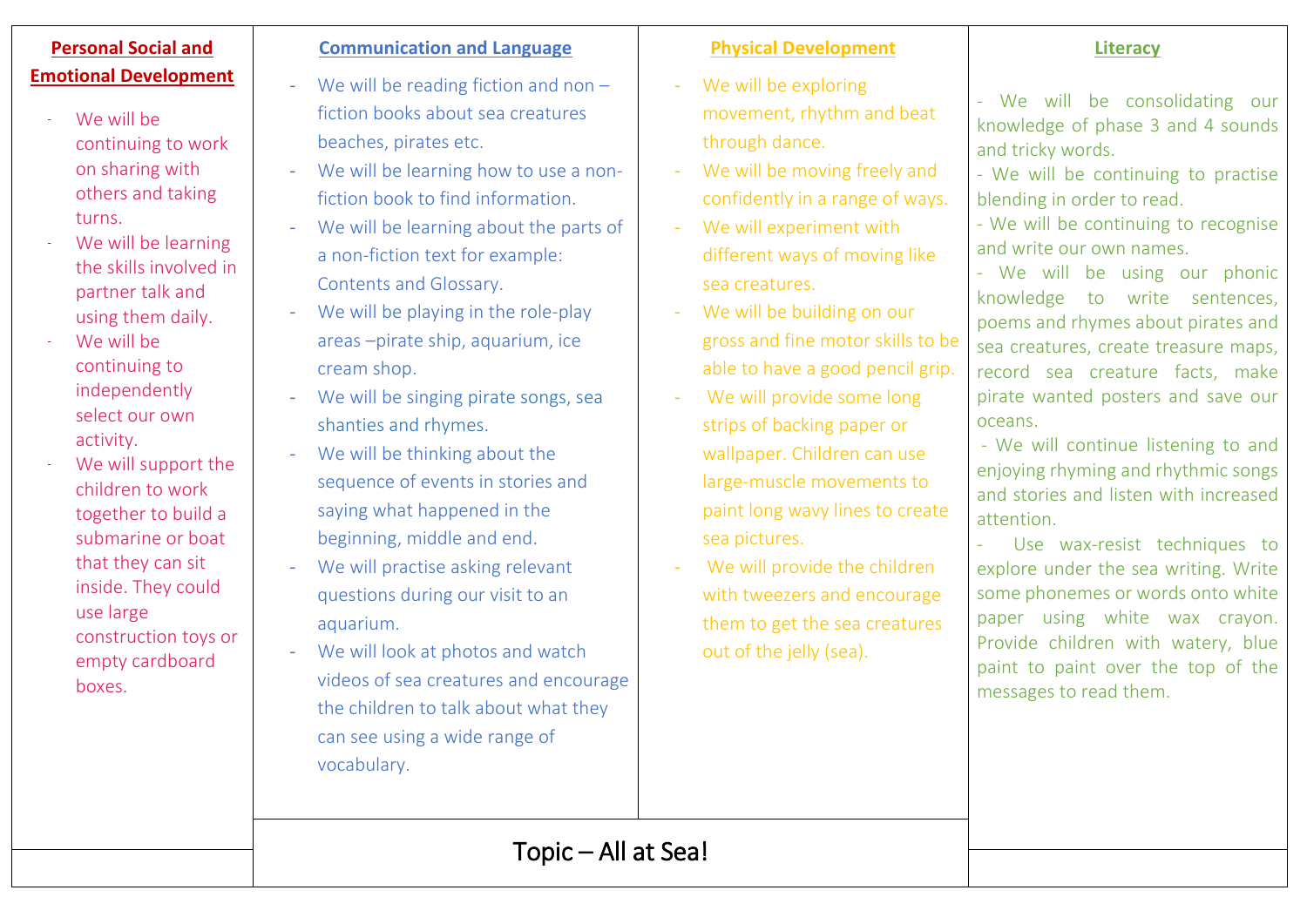# **Vocabulary**

Pirate, treasure, chest, jewels, coins, sea, shanty, deck, starboard, portside, porthole, plank, landlubber, sail, flag, sea creature, dolphin, fish, octopus, shark, whale, recycling, conservation, waves, beach, pebbles, sand, foam, tides, tentacles, gills, blowhole, ocean, seaweed, sand dunes, coral reef, turtles, starfish, seahorse, jellyfish, sting, goggles, floats, paddling, swimming, swimsuit,

# CE PRIMARI Ladybirds  $\frac{e^{x}}{x}$  and  $\frac{e^{x}}{x}$  by Bumblebees ★ ★ **NOSHIP & LEARD**

# **Expressive Arts and Design**

- Decorate paper fish using marbling techniques.
- We will make collages incorporating sand.
- We will use a range of materials to create pictures and models of sea creatures.
- Explore wax-resist techniques to create under the sea paintings. Provide children with white paper and coloured wax crayons. Encourage them to draw a range of sea creatures and plants. Provide watery blue paint for children to use to brush over the top of their drawings to create the sea.
- Listen to some whale sounds. Encourage the children to talk about how the sounds make them feel. Provide paper and paint for children to use to paint pictures as they listen to the music.
- In a tray, provide some cooled water, teabags and paper. Children can

# **Understanding the World**

- We will learn about sea creatures when visiting an aquarium.
- We will engage in discussions about the environment and how we can help to look after the seas and creatures that live there.
- We will make boats and explore floating and sinking.
- Explore bubbles and bubble making.
- We will provide children with with an interesting piratethemed objects for the children to explore and discuss .
- We will provide compasses and allow the children to explore them in the outdoor area. Can they talk about the direction they are moving in?

# **Maths**

- We will explore counting using treasure coins and ten frames.
- Begin to learn how to recognise the uk coins compare and describe them and understand their value.
- We will provide the children with this Pirates Subitising Game, dice and some coins. Roll the dice, say the number and find another way that number is represented on the page.
- Learn about estimating and comparison using pirate treasure and grab mats.
- Make pirate treasure eg bracelets and necklaces threading beads and gems in repeating patterns.